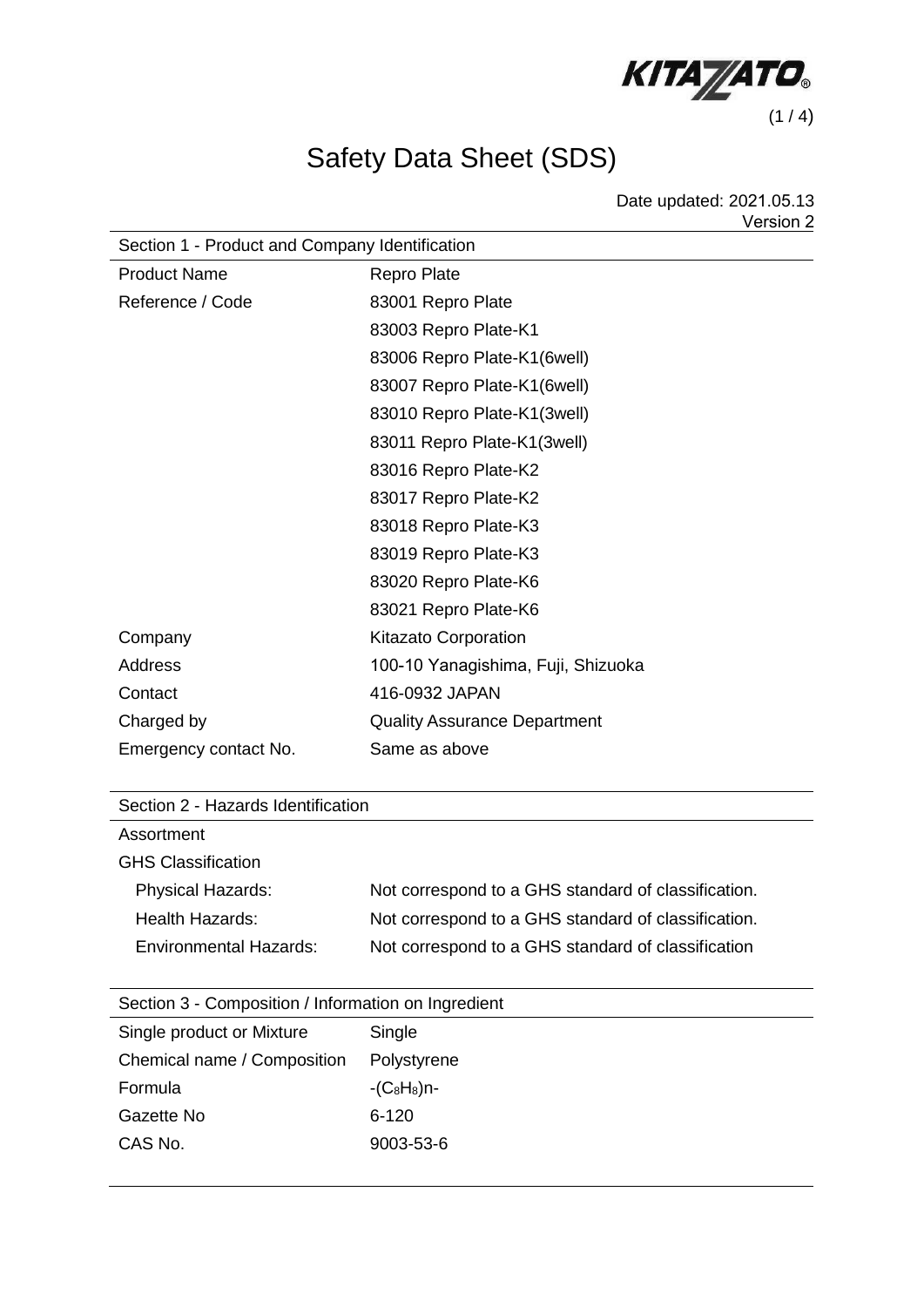

| Section 4 - First Aid Measures                                 |                                                                |
|----------------------------------------------------------------|----------------------------------------------------------------|
| When in doubt or if symptoms are observed, get medical advice. |                                                                |
| Eye exposure :                                                 | Not applicable                                                 |
| Skin exposure :                                                | Not applicable                                                 |
| Inhalation exposure :                                          | Not applicable                                                 |
| Ingestion exposure :                                           | Not applicable                                                 |
|                                                                |                                                                |
| Section 5 – Fire Fighting Measures                             |                                                                |
| Extinction method:                                             | Foggy reinforcing agent, form, powder, or carbon dioxide.      |
| Extinguishing agent:                                           | Jet Water.                                                     |
| <b>Specific Fire-Fighting</b>                                  | Shut off the fire source.                                      |
| Measures:                                                      | Use powder or carbon dioxide extinguishers at the              |
|                                                                | beginning of fire.                                             |
|                                                                | It is effective to intercept the air from a big fire with foam |
|                                                                | extinguishers. Use of water may cause spreading of fire.       |
|                                                                | Cool the surrounding facilities with water spray.              |
|                                                                | Evacuate essential personnel around the fire.                  |
| Special Protective Actions for                                 | Wearing protective glasses, protective clothing, and if        |
| Fire-Fighting                                                  | necessary, respiratory protective equipment, start to fight    |

Section 6 – Defluxion Measure

It is a solid under the general environment and does not leak.

| Section 7 – Handling and Storage    |                               |  |
|-------------------------------------|-------------------------------|--|
| Handling:                           | No special measures required. |  |
| Storage:                            | Store at room temperature.    |  |
|                                     |                               |  |
| Section 8 - Exposure Controls / PPE |                               |  |
| Temperature                         | Unset                         |  |
| Acceptable concentration            | Unset                         |  |
| Equipment measure                   | Unnecessary                   |  |
|                                     |                               |  |

fire on the windward side.

| Personal protective equipment | Use protective glasses, protective gloves or protective |  |  |  |
|-------------------------------|---------------------------------------------------------|--|--|--|
|                               | clothing if needed.                                     |  |  |  |

| Section 9 - Physical / Chemical Properties |              |  |
|--------------------------------------------|--------------|--|
| Appearance:                                | Solid, Clear |  |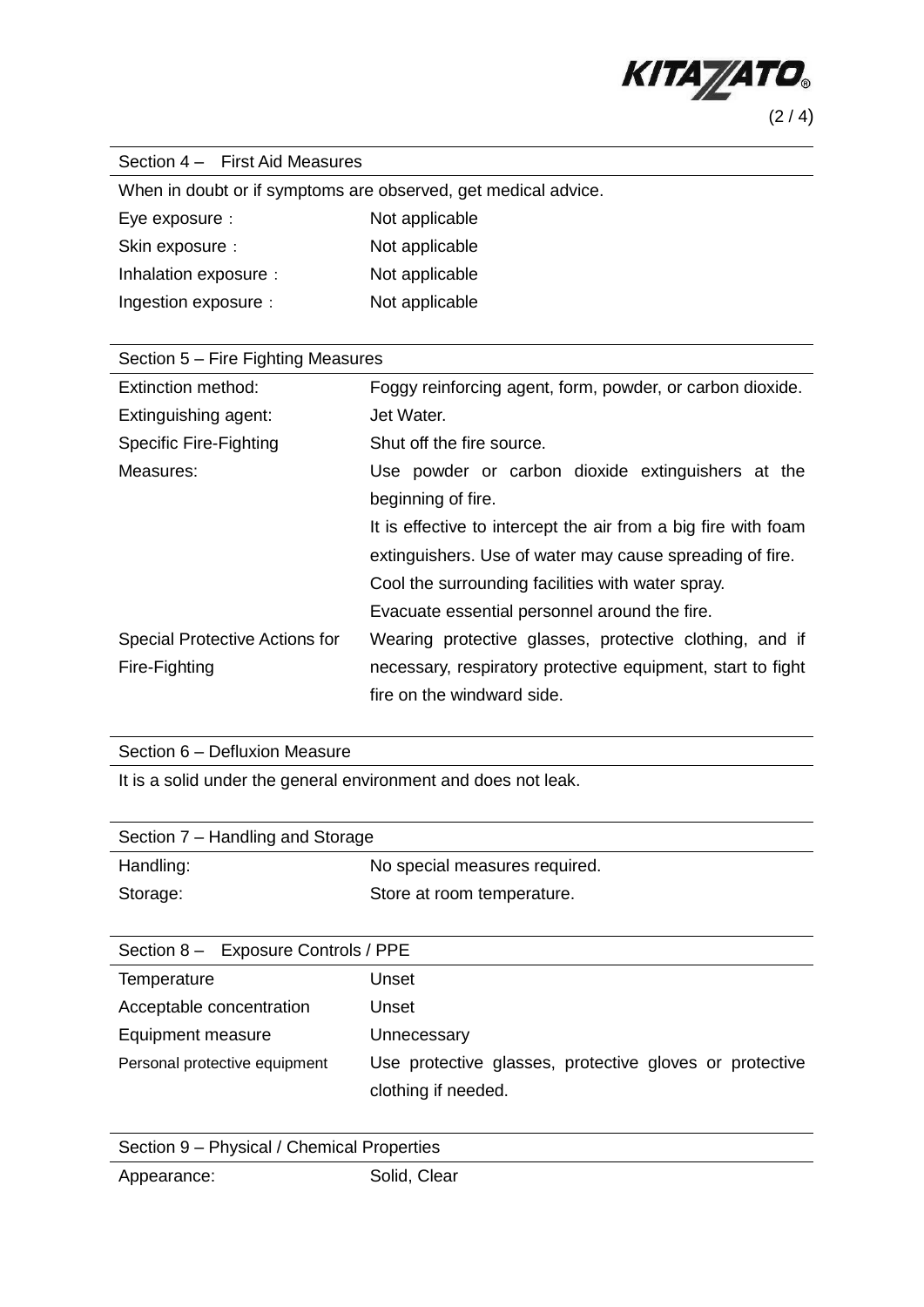

| pH                         | No data available.          |
|----------------------------|-----------------------------|
| Odor:                      | Odorless                    |
| Melting/Freezing Point:    | No data available.          |
| Boiling point:             | No data available.          |
| Flash point:               | No data available.          |
| Vapor Pressure:            | No data available.          |
| Vapor Density (air=1):     | No data available.          |
| Density:                   | No data available.          |
| Solubility:                | Insoluble in water          |
| Auto-ignition Temperature: | No data available.          |
| Decomposition Temperature: | No data available.          |
| Pour Point:                | No data available.          |
| Volatility:                | None (at room temperatures) |

| Section 10 - Stability and Reactivity |                                       |
|---------------------------------------|---------------------------------------|
| Stability:                            | Stable                                |
| Possibility of Hazardous              | No data available.                    |
| Reactions:                            |                                       |
| Conditions to avoid                   | Avoid excessive heat and open flames. |
| Incompatible Materials:               | Strong oxidizer                       |
| Hazardous Decomposition               | No data available.                    |
| Products:                             |                                       |

| Section 11 - Toxicological Information |                          |  |
|----------------------------------------|--------------------------|--|
| Acute toxicity                         | No information available |  |
| Skin Irritation:                       | No information available |  |
| Eye Irritation:                        | No information available |  |
| <b>Skin Sensitization:</b>             | No information available |  |
| Germ Cell Mutagenicity:                | No information available |  |
| Carcinogenicity:                       | No information available |  |
| <b>Reproductive Toxicity:</b>          | No information available |  |
| STOT/Systemic Toxicity -               | No information available |  |
| Single Exposure                        |                          |  |
| <b>Aspiration Hazard</b>               | No information available |  |
|                                        |                          |  |

Section 12 – Environmental Information

No information available.